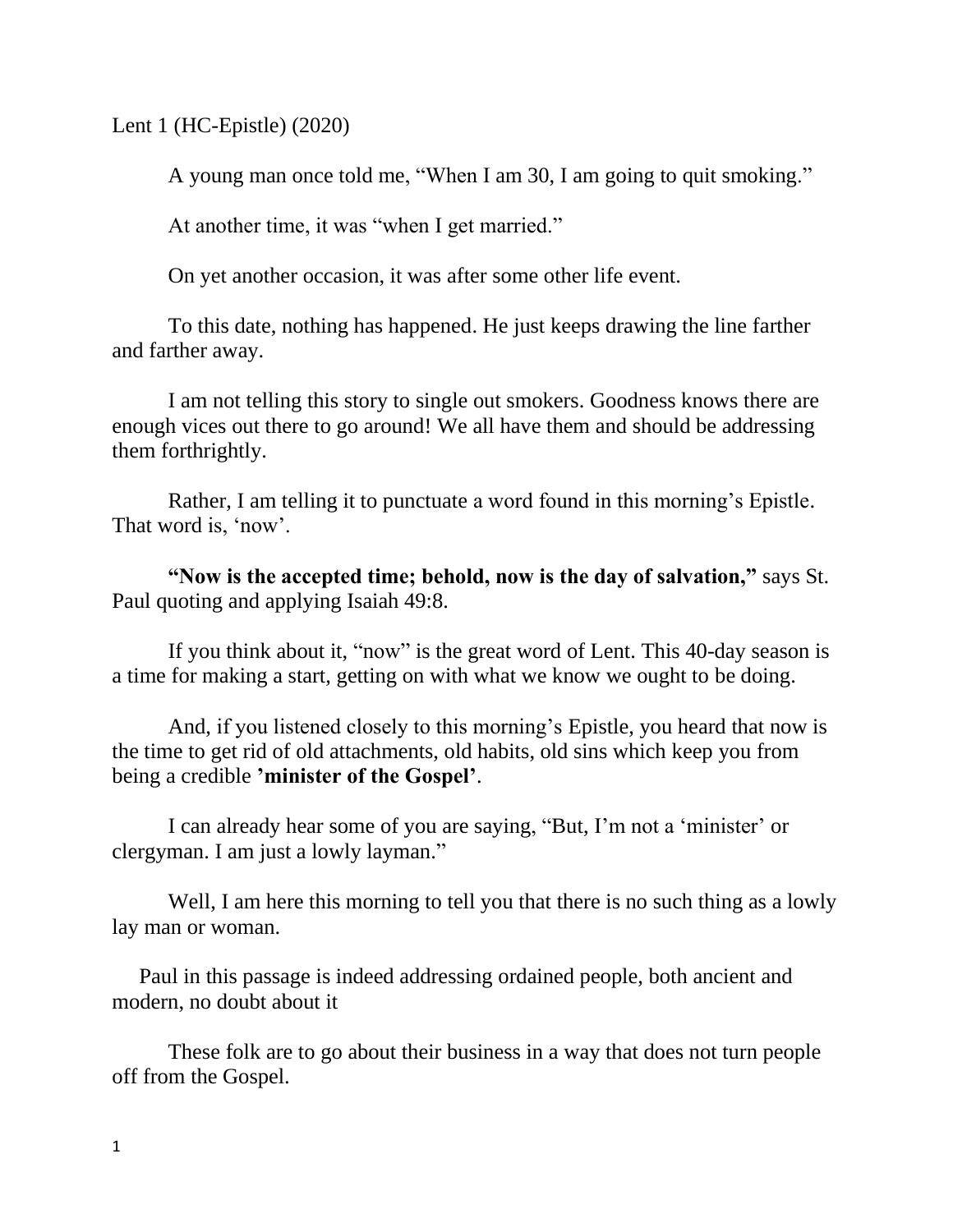## The words he uses are: **"Giving no offence in any thing, that the ministry be not blamed."**

His words remain timely, as the little story I am about to tell you will show.

I once knew a minister – not an Episcopal one, mind you – but a very good man of another denomination. This faithful soul was very much a sports enthusiast . . . so much so that from time to time at games he 'lost his religion' and shouted out some very rude things.

This very thing happened at a church league game in which some of the boys from his church were playing.

What came out of his mouth was so offensive that after the game someone asked the choir director, who also present:

## **"Does your pastor know** *that man* **talks like that?"**

I can't now remember what his response was . . . whether it was: That is our pastor or whether he just kept quiet. I rather think he did the latter.

Well, you get my point. Ministers of the Gospel, those in the ordain pastoral ministry, have to be especially careful that they do nothing to discredit the message they deliver from the pulpit.

But, so do all other 'ministers of the Gospel'. The ministers of which I am thinking include all who profess and called themselves Christians.

For you see, every baptised person is called to ministry, to service. Now, I am not saying everyone is called to preach or to preside at the Lord's Table . . .

But rather that 'ministry' is an expansive and all-inclusive word. It is an endeavour in which all believers have a part to play. No one is called to sit on the side line.

With that said, let me ask: What is your ministry, or ministries? Think about it.

It may be to play the organ, to sing in the choir, to teach a child, to work on the altar guild, to take meals to shut-ins, to practice medicine, to be an encourager,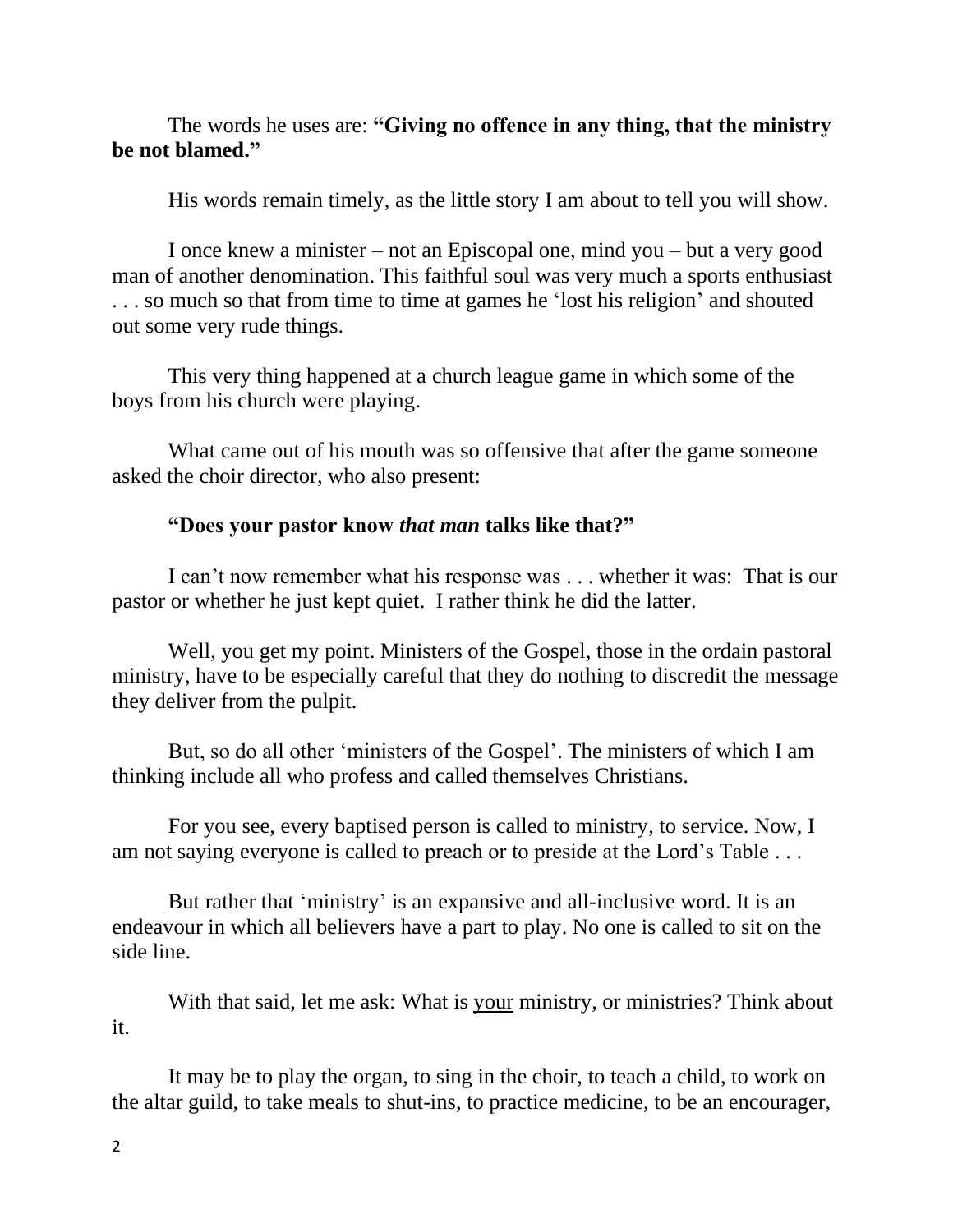to pick up rubbish on the roadside, to be a steadying influence at your place of work, to think up ingenious ways of raising money for church projects . . . we have just such a person in this church.

Well you get the point. We all – if we are Christians – are ministers or servants of the Gospel.

You are God's ambassador in the world whether you realize it or not. So, be careful what you say and do. People are watching.

There is, of course, more to it than just not saying or doing certain things. There is a positive aspect to our baptismal calling as well.

We are each called to bear and embody the Good News of Jesus Christ. That's evangelism.

I like the phrase Paul uses in today's Epistle: "workers together with God."

But, what does that look like on the ground?

An illustration may help. A man is mowing his grass and out behind him comes his young son pushing a toy mower. Whatever the son sees his dad do, he does.

Does the man need his son's help?

Not really, he might very well get on with the job better and faster if he didn't have to keep an eye on the boy.

In fact, there may even be times when he is tempted to say: **"Son, why don't you go into the house and see what your mamma is doing?"**

But he does not do that. Why?

Well, it is because he loves his son and wants to train that boy for bigger jobs. He genuinely wants him to work alongside him.

Might this not be a good picture of us and God?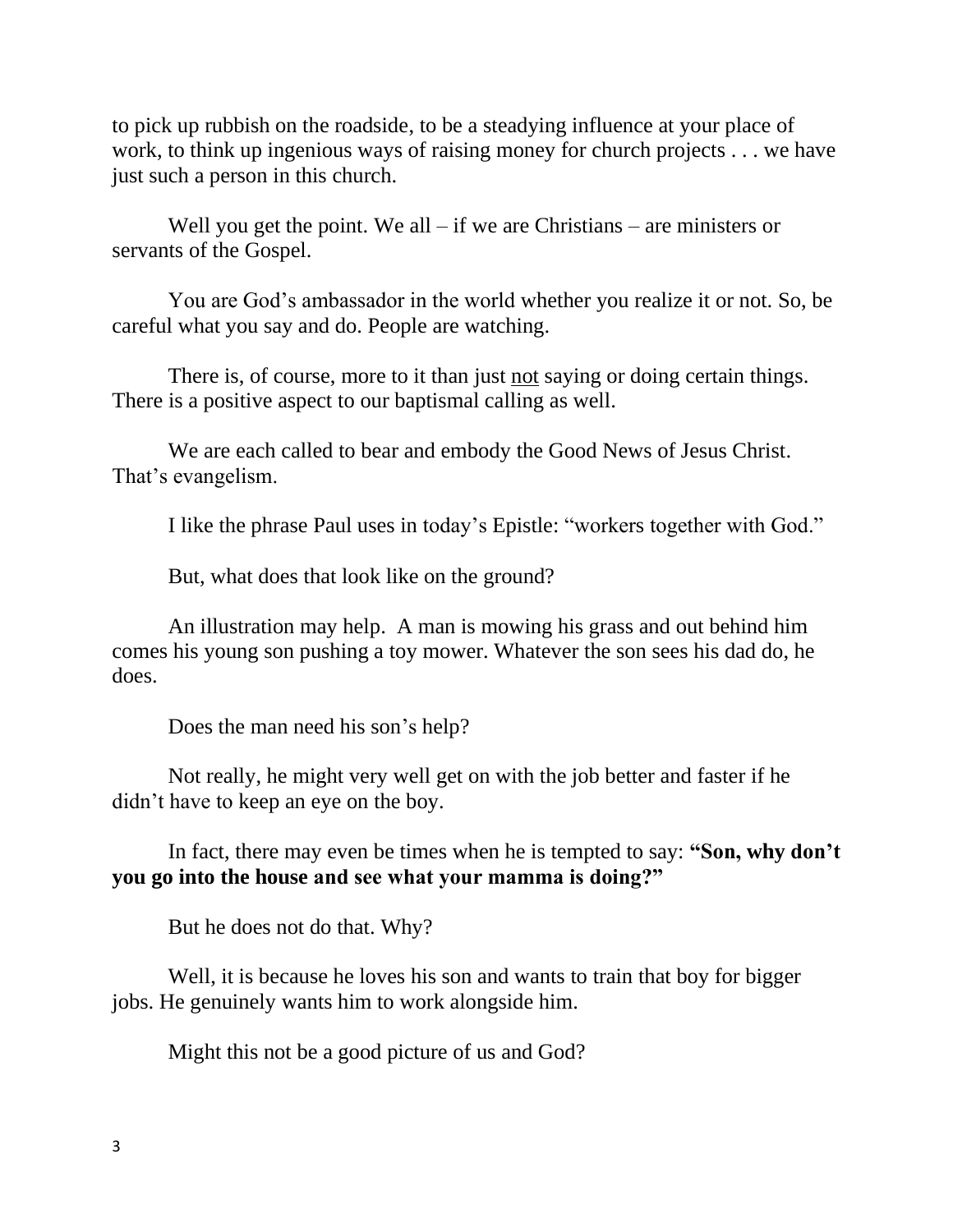God does not 'need' us in the sense that His work would not go forward without us, but He does delights when we push our mower behind Him.

More than that, our efforts are real and do make a difference, as the little story I am about to tell will show.

During the last World War, a church was destroyed by enemy action. As the rubble was cleared away, a stature of Christ was discovered. It was unscathed, except His hands were missing.

Sometime later a sculptor offered to carve a new pair and reattach them to the statue, but, after some discussion, church officials turned down his offer. The hand-less Christ was to remain. Why?

Well, because by this time the members of this church had seen great significance in the missing hands. They had come to understand that they were to be His hand.

This thought went on to be put into verse. Perhaps you have heard it:

He has no hands but our hands to do His work today; He has no feet but our feet to lead others in His way. He has no voice but our voice to tell others how He died; He has no help but our help to lead them to His side.

Can the image of the hand-less Christ be overstretched? Of course, it can.

Jesus does indeed have hands, real hands, hands which still bear the scars of nails. Thomas saw them in the Upper Room when the Master appeared a second time in that place following His resurrection.

Jesus took those same hands into the heavenly region on the day of the Ascension 40 days after Easter.

Nevertheless, there is truth in "He has no hands but our hands." We are to be His hands . . . no less than His feet and voice . . . in the world.